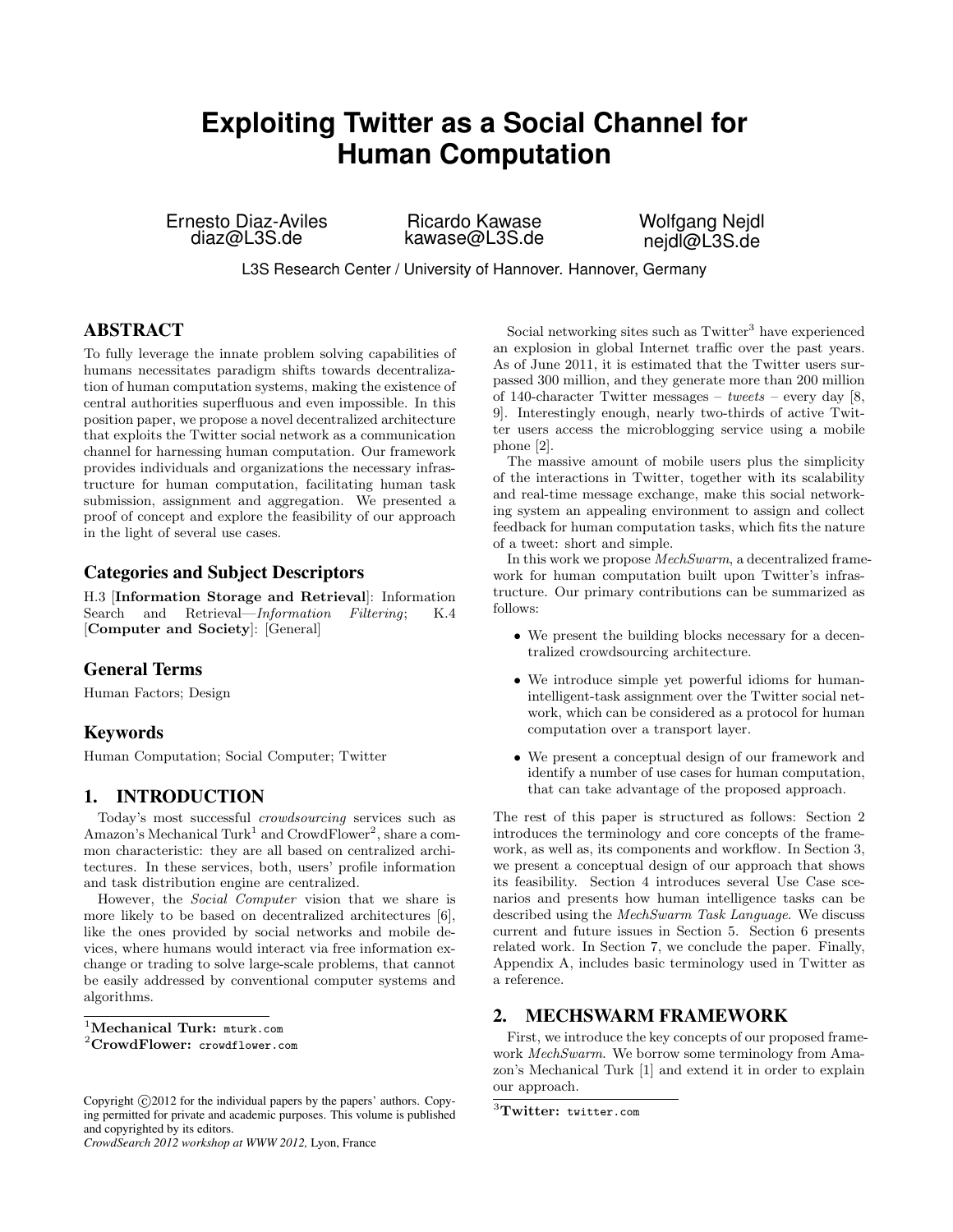### *Human Intelligence Task (HIT):*

A fine-grained task such as, "Is this a picture of the Golden Gate Bridge?" or "In the video segment about sports or technology?", which can be easily performed by humans and it can be rendered as part of a Web-based user interface.

#### *Contributor:*

A human being who is willing and able to perform a HIT. Each contributor has also a Twitter account that is used to receive a HIT request and to reply with the solution. This is equivalent to the concept of worker according to Amazon's Mechanical Turk terms, but we rather use the term contributor instead, since is a more general concept, for example, volunteers which do not expect a monetary payment for performing a given HIT are also considered contributors.

#### *Requesters:*

The individuals or organizations that need a set of HITs to be done. Each requester has a Twitter account that is used to send HITs requests and receive HITs' responses.

#### *HIT Assignment:*

When a requester needs a particular HIT to be done, he uses MechSwarm to assign it to a candidate contributor that will perform the task.

More formally, we define a Human Computation system (HCOMP-system) as a triple  $(T, H, A)$ , where

- $T$  is called *problem* and corresponds to a set of Human Intelligence Tasks (HITs),
- $H$  is a set of human candidates to perform a task  $t$ (i.e.,contributors), and
- $\mathcal{A}: T \to H$  is a function that assigns each task t to a human  $\mathcal{A}(t) \in H$ .

The solution to the problem  $T$  is denoted by  $Solution(T)$ . Note that this definition does not impose any restriction on where the task submission, assignment, and completion takes place.

MechSwarm provides (i) the selection of candidate contributors  $H$ , (ii) a task assignment over this set (i.e.,  $A$ ) and (iii) an aggregation mechanism to compute the final solution of the problem, i.e.,  $Solution(T)$ .

In the rest of this section we detail the different components of the framework and the system workflow.

#### 2.1 Components and Workflow

The MechSwarm Task Language, the Human Computation Optimizer and the HIT-Solver are the fundamental components of the framework. They are specified as follows:

- MechSwarm Task Language. The language used to specify the HITs and basic protocol for message exchange.
- Human Computation Optimizer (HCO). The component that manages the HIT requests, contributor selection and task assignment.
- HIT-Solver. The component responsible to aggregate the completed HITs and to compute a final solution.



<span id="page-1-0"></span>Figure 1: MechSwarm Components and Workflow. (1) A requester defines a problem (i.e., the set of HITs  $T$ ). Each HIT is defined using the MechSwarm task language. (2) The requester submits the HITs to the Human Computation Optimizer (HCO). The HCO identifies for each HIT a contributor from the requester's Twitter Social Graph (i.e., from his followers), and assigns him the HIT. (3) The HCO uses the Twitter social network to route the HIT request to the contributor. (4) The contributor receives the HIT, completes the assignment and issues a HIT response to the requester. (5) The HIT-Solver component collects the HIT responses to the specified problem on behalf of the requester, and (6) computes the problem's final solution, i.e., Solution(T).

The basic workflow of the system is shown in Figure [1.](#page-1-0) A requester begins by defining a problem (i.e.,  $T$ ) that can be split into several HITs easily tackled by humans. The HITs are expressed using the MechSwarm's task language. The requester submits the problem to the Human Computation Optimizer, which selects a set of contributors as candidates to solve the HITs (i.e.,  $H$ ), and assigns to each of them a task to perform (i.e.,  $A$ ).

Each contributor completes the HIT assigned and sends back a response with the solution. The HIT-Solver collects the set of HITs completed and computes a final solution to the problem, i.e.,  $Solution(T)$ .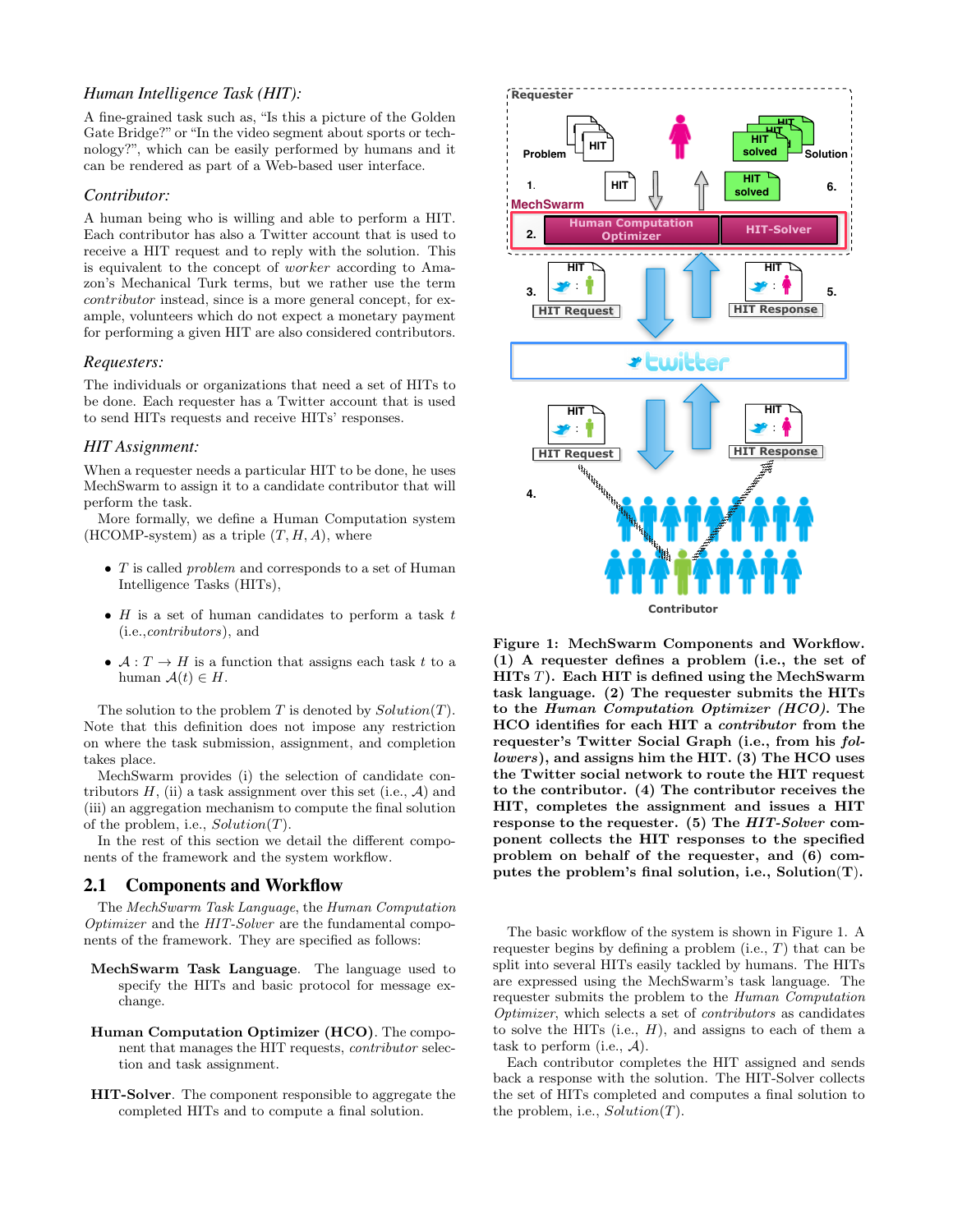| <b>Function</b>      | Character |
|----------------------|-----------|
| Question ID start    |           |
| Question ID end      |           |
| Parameter delimiter  |           |
| Parameter terminator |           |

<span id="page-2-2"></span>Table 1: List of reserved characters of MechSwarm Task Language to identify each part of the message. These reserved characters are configurable by the developer.

In Figure [1,](#page-1-0) we can observe that the HCP and HIT-Solver components run on the requester's infrastructure, and not on a centralized system. As a consequence, requesters' profile information remains private and does not need to be disclosed to third parties.

In the next section we present an instance on how to realize these concepts.

# <span id="page-2-0"></span>3. CONCEPTUAL DESIGN

In this section we demonstrate the feasibility of the proposed decentralized framework. We present and discuss how each component can be realized.

### 3.1 MechSwarm Task Language

One crucial point in distributing tasks among many contributors is to make sure that they are familiar with the chosen language (i.e., protocol) to communicate with the framework. If the communication channel and the communication languages are not coordinated, any human computation is in vain. To this end we propose a response formatting that is short and simple to use, is familiar to Twitter users and is customizable. The basic format is a tweet containing a Twitter mention. to the framework, followed by the identification of a HIT, followed by the the choices from a list of possible answers. For basic terminology used in Twitter, please refer to Appendix A.

In Table [1](#page-2-2) we list the predefined character delimiters used in the MechSwarm Task Language. Note that the only character that is not customizable is the Twitter reserved symbol (@), used for mentioning. In the end, a request and response should be formatted as follows:

- Request Template: @<Target Contributor><Question>#<QuestionID>? <Choice1>&<Choice2>&. . . &<Choice n>!
- Response Template: @<MechSwarm Framework>#<QuestionID>? <Answer1>&<Answer2>&. . . &<Answer n> !

Please note that the list of choices in the request is optional. Furthermore, observe that complex and massive task definition require additional software tools, e.g., to select from a database the set of questions to be asked in a questionnaire, but the basic idioms presented in this section can even be input directly by the requesters.

The request and response length is restricted to 140 characters, given the message limit imposed by Twitter. Concrete examples of HITs, specified using the MechSwarm Task Language, can be found in Section [4.](#page-2-1)

# 3.2 Human Computation Optimizer (HCO)

The Human Computation Optimizer (HCO) is a core component in charge of managing HIT requests, contributor selection and task assignment. HCO exploits social proximity to assign HITs to contributors belonging to the requester's social graph.

We are exploring more sophisticated methods for contributor selection and task assignments, in particular we want to (i) automatically identify the nature and semantics of the problem (e.g., HITs), and (ii) learn and keep a contributor profile in order to optimize the task assignments according the capabilities of each contributor.

### 3.3 HIT-Solver

We consider each HIT as part of a problem. The solution of the problem does not only imply to solve each HIT, but also to produce an aggregated result, or a meaningful combination of the output produced by individual HITs. For example, in order to translate into Spanish a text document written in German, we could split the document into paragraphs, and then create and assign a HIT to a contributor requesting the translation of each of them. The final solution corresponds to the result of each HIT plus the ordering of the translated paragraphs, with respect to the original document.

The final step of computing the aggregated solution of a problem is performed by the HIT-Solver.

#### <span id="page-2-1"></span>4. USE CASES

We reserve this section to expose a list of use cases (UC), encompassing several human computation tasks, that can be effectively solved using our framework. We use the Twitter account "MechSwarm" in our discussion below.

UC1: Pairwise Comparisons. The framework is prepared to listen to all tweets that mention the account (@Mech-Swarm) and, if required, to acknowledge the received response. Additionally,  $HIT-Solver$  computes the final solution based on the HIT responses received. The framework logs all responses received, in order not to processing them more than once.

Request: "@Contributor"<br>
hich one is vour Which one is your favorite search engine? #favSearch?Google&Yahoo!"

Response: "@MechSwarm #favSearch? Yahoo!"

UC2: Sound Verification. The framework can be used to confirm results from unsupervised methods as automatic tagging images, videos or sounds.

Request: "@Contributor Is http:///example.com/sound.mp3 a bird? #soundHIT?yes&no!"

Response: "@MechSwarm #soundHIT? yes!"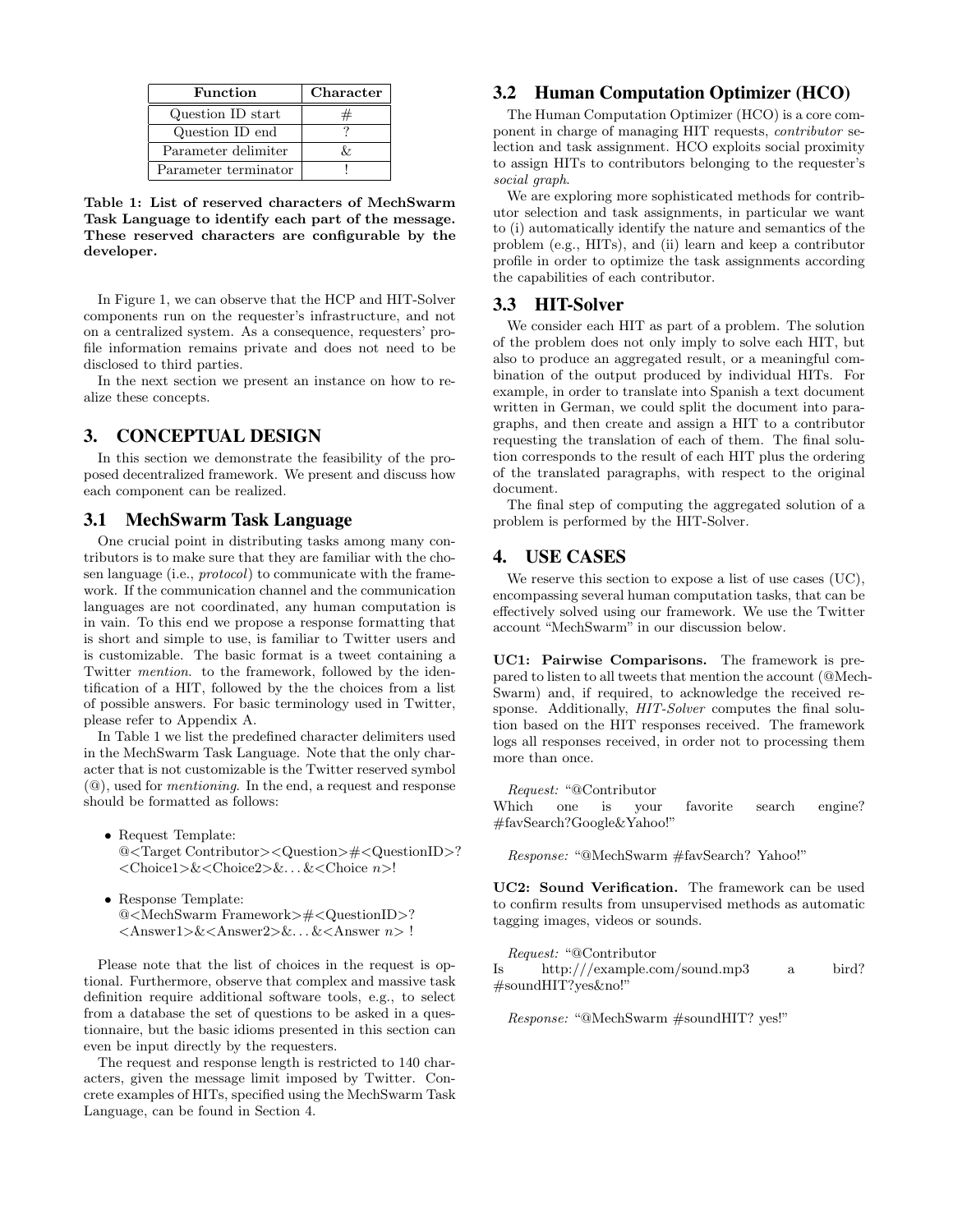UC3: Image Tagging Additionally, yet another application is to provide means for contributors to add correct human judged metadata to resources.

Request: "@Contributor Tag image http://example.com/picture.png #tagImageHIT?"

Response: "@MechSwarm #tagImageHIT? dog&animal&nature!"

UC4: Near Duplicate Detection For the task of video duplicate detection, the contributors could access a simple interface displaying two videos and two buttons ("yes" and "no"). Once the contributor clicks on one of the buttons this triggers his Twitter account to post the formatted message understandable by the framework.

Request: "@Contributor Are these terms/videos the same? http://example.com/V1V2/ #matchVideoHIT?yes&no!"

Response: "@MechSwarm #matchVideoHIT? yes!".

UC5: Translation The requesters can post HITs that require sentences to be translated to a certain language.

Request: "@Contributor Translate to Portuguese: Hello world #translateHIT?"

Response: "@MechSwarm #translateHIT? Ola' Mundo!".

#### <span id="page-3-0"></span>5. DISCUSSION AND FUTURE WORK

Twitter aggregates millions of users that are interconnected through follower/followee ties. The users interactions in Twitter, using mobile devices, open the opportunity to achieve large scale human computations, similar than the ones performed in centralized crowdsourcing systems, with the additional benefits of contributor's social ties and realtime information exchange.

Regarding the monetary motivation supported by crowdsourcing systems like Amazon Mechanical Turk, we think that alternative decentralized trade spaces for human computation are possible, where rewards and incentives to individuals do not necessarily involve a monetary payment for their contributions. Clear examples exist of such spaces that support our vision, Wikipedia, for instance, can be considered as a massive human computation task of knowledge gathering, where the vast majority of contributors does not receive money for their efforts, but are motivated by intrinsic rewards that comes from work achieved itself [\[5\]](#page-4-5). The decentralized framework we discussed here is flexible enough to also incorporate monetary rewards if it is required, but the contract would be established directly by the requester and contributors, without any intermediaries.

Our work opens the door to interesting future directions. One interesting question is: how to exploit plurality for error-resilient HIT solving? Additionally, one issue to be examined is how the public HIT responses from one contributor influences others. It is a reasonable assumption that any suggestion or recommendation before the execution of a task may bias its outcome, thus should be empirically verified.

We plan to deploy a live implementation of our framework. We want to explore how can more complex tasks be solved using the basic idioms we proposed, is it possible to achieve the functionality provided by tools like TurKit [\[4\]](#page-4-6) using our framework?

In particular, we are interested in use case scenario  $UC1$ : Pairwise Comparisons, which is at the core of learning to rank and collaborative filtering algorithms, which can be realized using a decentralized crowdsourcing workforce.

### <span id="page-3-1"></span>6. RELATED WORK

When talking about Human Computation, there are two main concepts that come in mind: crowdsourcing and Games With A Purpose (GWAP) [\[10\]](#page-4-7). Crowdsourcing is the act of gathering together the solutions performed by large groups of people over some specific task. Today the most prominent human computation application for is Amazon Mechanical Turk, a marketplace for crowdsourcing. Amazon Mechanical Turk works as a platform to coordinate (humans) to perform simple tasks that usually computers cannot, in exchange for monetary rewards.

Games With A Purpose, or human computation games, exploit the idea of having human players to compete in solving problems. Many domains have profit from the GWAP approach, mostly annotation of images and music [\[12,](#page-4-8) [3\]](#page-4-9) and also collecting common sense facts [\[11,](#page-4-10) [7\]](#page-4-11).

Another great example that exploits Human Computa-tion is the reCAPTCHA project<sup>[4](#page-3-3)</sup>, which provides a *captcha* service that is primarily used to identify whether is a human accessing some online content, and at the same time, collects the feedback to correct words in digitalized books that optical character recognition (OCR) programs fail to recognize with certainty.

First, like Amazon Mechanical Turk we propose a framework that defines workflows and terminologies for modeling human computational tasks. Second, from GWAPs we share the motivational power embedded in games and social networks to leverage the distribution and completion of tasks. Lastly, like reCAPTCHA, instead of forcing users to search for tasks, we bring the tasks to the users, using the Twitter's nature of pushing notifications.

Like a crowdsourcing marketplace, our goal is to support Human Computation, but we propose a decentralized approach based on Twitter's architecture and social graph, which is quite different from the aforementioned works.

# <span id="page-3-2"></span>7. CONCLUSION

In this paper, we introduced a decentralized human computation framework, MechSwarm, that exploits Twitter's social network to harness the problem solving power of human intelligence.

The framework does not require a centralized system to manage task submission, assignment, and completion, but has the potential to empower individuals and organization to distribute tasks across large number of human contributors over Twitter's social graph. We presented a conceptual design and explore the feasibility of our approach in the light of several use cases.

We envision that decentralized architectures for human computation will emerge as viable alternatives to well established crowdsourcing services. Our approach is a small step towards realizing this vision.

<span id="page-3-3"></span> ${\rm ^4 reCAPTCHA:\ }$  <google.com/recaptcha>